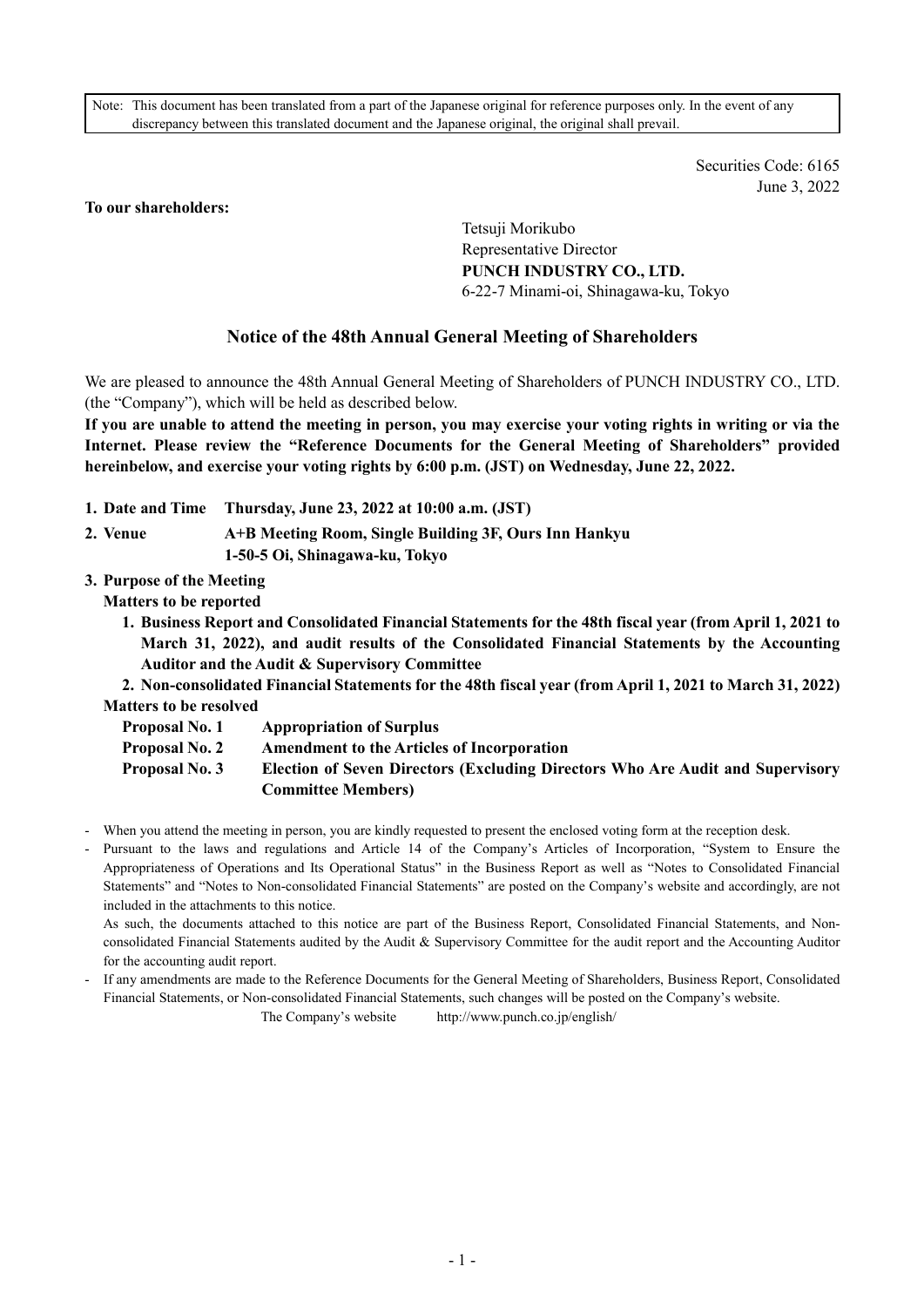### **Reference Documents for the General Meeting of Shareholders**

#### **Proposal No. 1 Appropriation of Surplus**

The Company considers return of profit to its shareholders as one of its management priorities, at the same as recognizing enhancement of its corporate value through the growth and expansion of its businesses as the most important priority.

In terms of profit distribution, our basic policy is to pay stable dividends constantly and emphasize linkage to the consolidated business results while securing internal reserves necessary for future business development and management structure enhancement. The Company intends to make appropriate profit distributions from a comprehensive viewpoint based on its financial position, profit level, dividend payout ratio, and others.

In accordance with such policy, the Company takes the operating results of the fiscal year under review and other factors into consideration and proposes to pay year-end dividends for the fiscal year as follows:

Since the Company paid an interim dividend of ¥4 per share, the annual dividend for the current fiscal year will be ¥13 per share.

1 Type of dividend property

Cash

- 2 Allotment of dividend property and total amount thereof ¥9 per common share of the Company Total dividends ¥198,508,788
- 3 Effective date of dividends of surplus June 24, 2022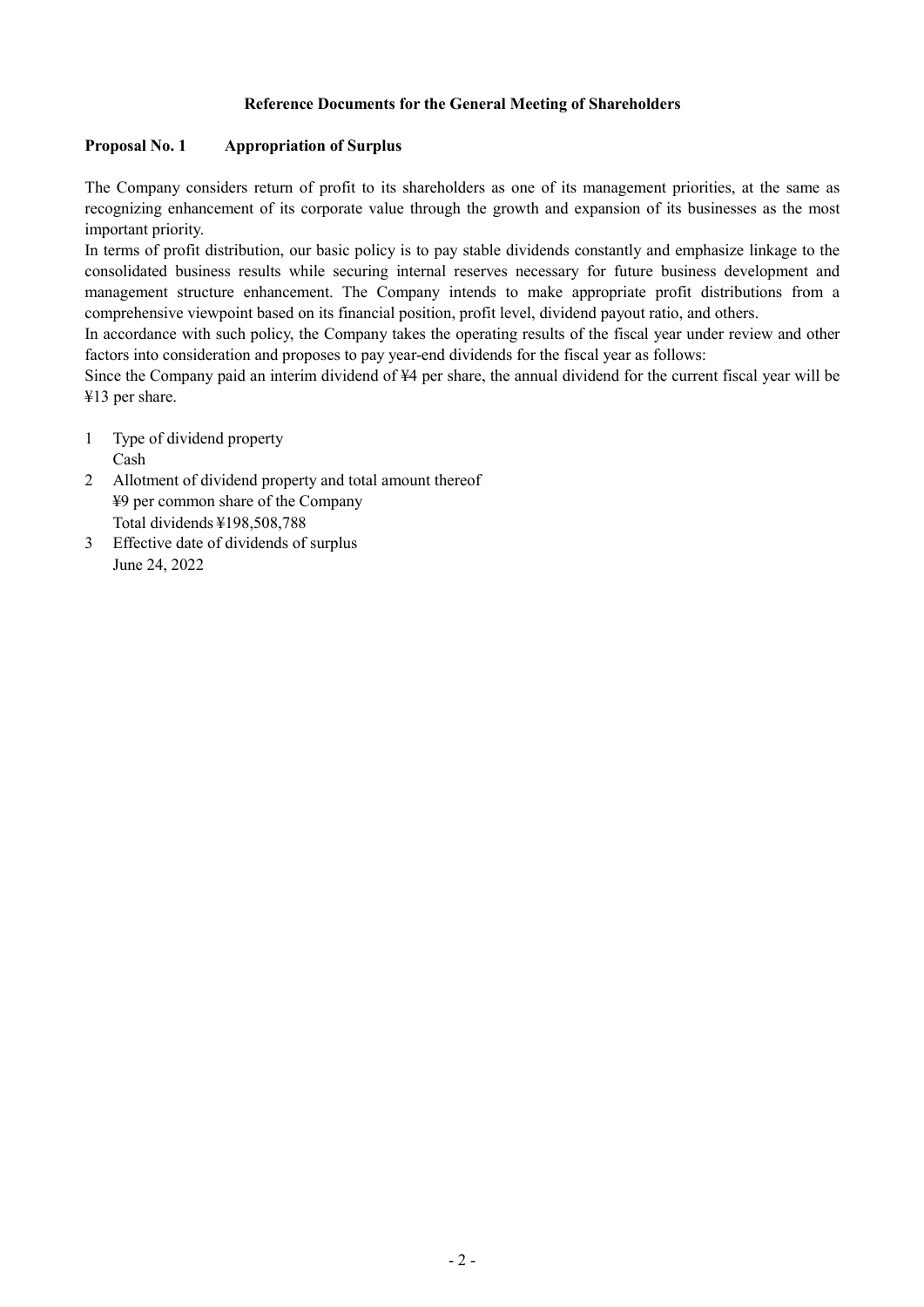## **Proposal No. 2 Amendment to the Articles of Incorporation**

1. Reasons for the proposal

Since the revised provisions provided for in the proviso to Article 1 of the Supplementary Provisions of the Act Partially Amending the Companies Act (Act No. 70 of 2019) are to come into effect on September 1, 2022, the Company proposes making the following changes to its Articles of Incorporation, as a system for providing informational materials for the General Meeting of Shareholders in electronic format will be introduced.

- (1) We will newly establish the proposed Article 14 (Measures, etc. for Providing Information in Electronic Format), paragraph (1) to stipulate that the Company will take measures for providing information that constitutes the content of reference documents for the General Meeting of Shareholders, etc. in electronic format.
- (2) Concerning the matters for which measures will be taken with regard to the electronic provision of information contained in Reference Documents for the General Meeting of Shareholders, we will newly establish the proposed Article 14 (Measures, etc. for Providing Information in Electronic Format), paragraph (2). This will limit the extent of the material contained in documents sent to shareholders who have requested them to the scope specified by Ministry of Justice Ordinance.
- (3) Upon the introduction for the system of providing informational materials for the General Meeting of Shareholders in electronic format, as the provisions in Article 14 of the current Articles of Incorporation (Internet Disclosure and Deemed Provision of Reference Documents for the General Meeting of Shareholders, Etc.) will no longer be required, they will be deleted.
- (4) Supplementary provisions regarding when the above newly established and deleted provisions will go into effect will be provided. These supplementary provisions shall be deleted after a determined date.

(The proposed amendment is underlined)

# 2. Details of the amendments

Changes proposed are described below.

| The Present Articles of Incorporation                                                                                                                                                                                                                                                                                                                                                                                                                                                                                           | The proposed amendment to andertime<br>Proposed Amendment                                                                                                                                                                                                                                                                                                                                                                                                                                                                                                                                                                                                                                                                                     |
|---------------------------------------------------------------------------------------------------------------------------------------------------------------------------------------------------------------------------------------------------------------------------------------------------------------------------------------------------------------------------------------------------------------------------------------------------------------------------------------------------------------------------------|-----------------------------------------------------------------------------------------------------------------------------------------------------------------------------------------------------------------------------------------------------------------------------------------------------------------------------------------------------------------------------------------------------------------------------------------------------------------------------------------------------------------------------------------------------------------------------------------------------------------------------------------------------------------------------------------------------------------------------------------------|
| (Internet Disclosure and Deemed Provision of Reference)                                                                                                                                                                                                                                                                                                                                                                                                                                                                         | (Deleted)                                                                                                                                                                                                                                                                                                                                                                                                                                                                                                                                                                                                                                                                                                                                     |
| Documents for the General Meeting of Shareholders, Etc.)                                                                                                                                                                                                                                                                                                                                                                                                                                                                        |                                                                                                                                                                                                                                                                                                                                                                                                                                                                                                                                                                                                                                                                                                                                               |
|                                                                                                                                                                                                                                                                                                                                                                                                                                                                                                                                 |                                                                                                                                                                                                                                                                                                                                                                                                                                                                                                                                                                                                                                                                                                                                               |
| Article 14<br>Regarding the Company convening a General Meeting of<br>Shareholders, if it discloses information that is to be stated or<br>presented in the reference documents for the General Meeting<br>of Shareholders, business report, financial statements and<br>consolidated financial statements through the internet in<br>accordance with the provisions prescribed by the Ministry of<br>Justice Order, it may be deemed that the Company has<br>provided this information to shareholders.<br>(Newly established) | (Measures, etc. for Providing Information in Electronic Format)<br>Article 14<br>When the Company convenes a General Meeting of<br>Shareholders, it shall take measures for providing<br>information that constitutes the content of reference<br>documents for the General Meeting of Shareholders, etc. in<br>electronic format.<br>2. Among items for which the measures for providing<br>information in electronic format will be taken, the<br>Company is not required to state all or some of those items<br>designated by the Ministry of Justice Order from<br>statements in the paper-based documents to be delivered to<br>shareholders who requested the delivery of paper-based<br>documents by the record date of voting rights. |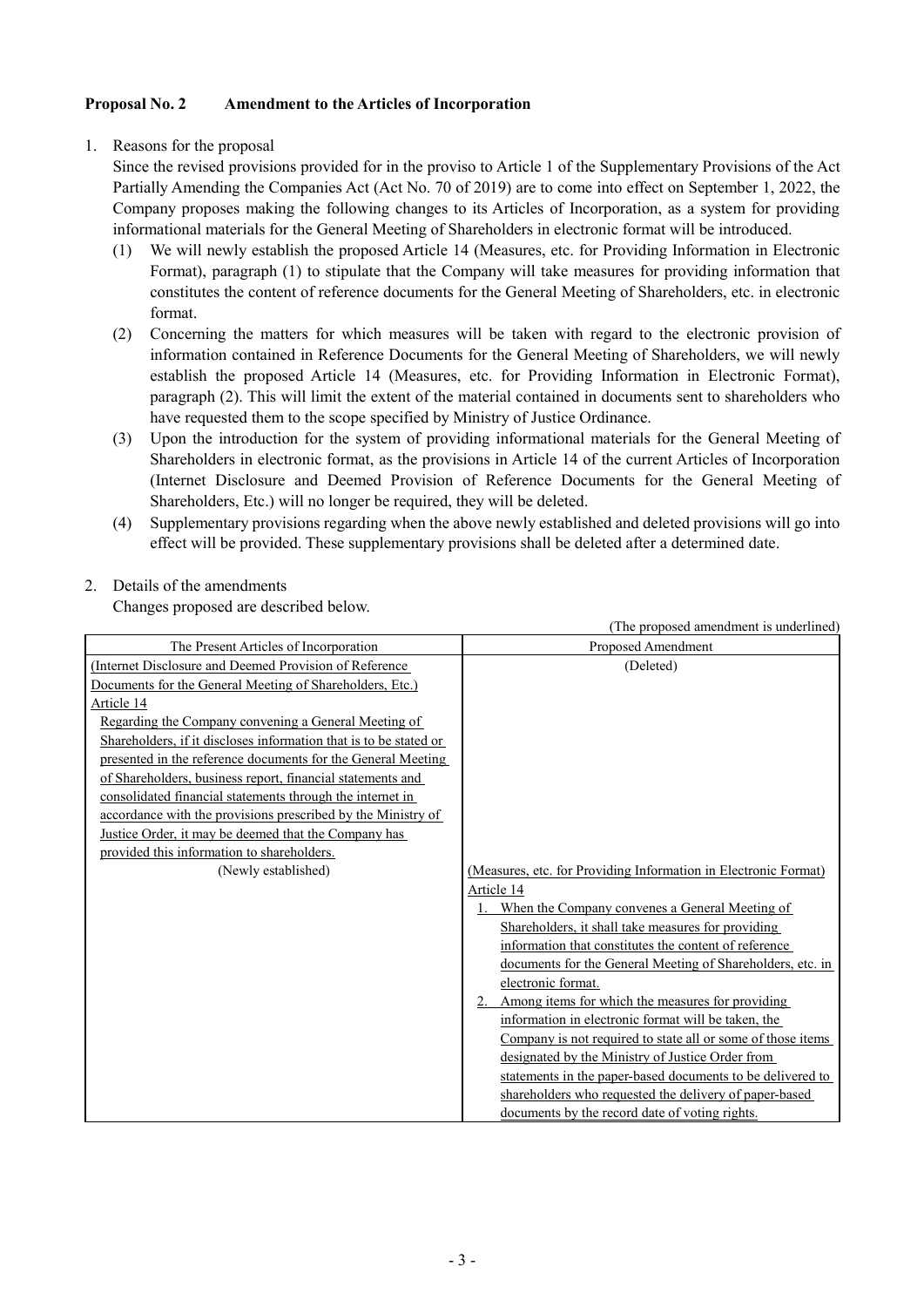| The Present Articles of Incorporation | Proposed Amendment                                             |
|---------------------------------------|----------------------------------------------------------------|
| <b>Supplementary Provisions</b>       | <b>Supplementary Provisions</b>                                |
| (Newly established)                   | Article 1                                                      |
|                                       | The deletion of the provisions of Article 14 of the Articles   |
|                                       | of Incorporation before the amendment and establishment        |
|                                       | of new provisions of Article 14 of the Articles of             |
|                                       | Incorporation after the amendment shall be effective from      |
|                                       | September 1, 2022, which is the date of enforcement of the     |
|                                       | revised provisions provided for in the proviso to Article 1    |
|                                       | of the Supplementary Provisions of the Act Partially           |
|                                       | Amending the Companies Act (Act No. 70 of 2019).               |
|                                       | Notwithstanding the provision(s) of the preceding              |
|                                       | paragraph, Article 14 of the Articles of Incorporation         |
|                                       | before amendment (Internet Disclosure and Deemed               |
|                                       | Provision of Reference Documents for the General Meeting       |
|                                       | of Shareholders, Etc.) shall remain effective regarding any    |
|                                       | General Meeting of Shareholders held within six months of      |
|                                       | September 1, 2022.                                             |
|                                       | The provisions of this Article shall be deleted when six<br>3. |
|                                       | months have elapsed from September 1, 2022 or three            |
|                                       | months from the date of the General Meeting of                 |
|                                       | Shareholders referred to in the preceding paragraph,           |
|                                       | whichever is later.                                            |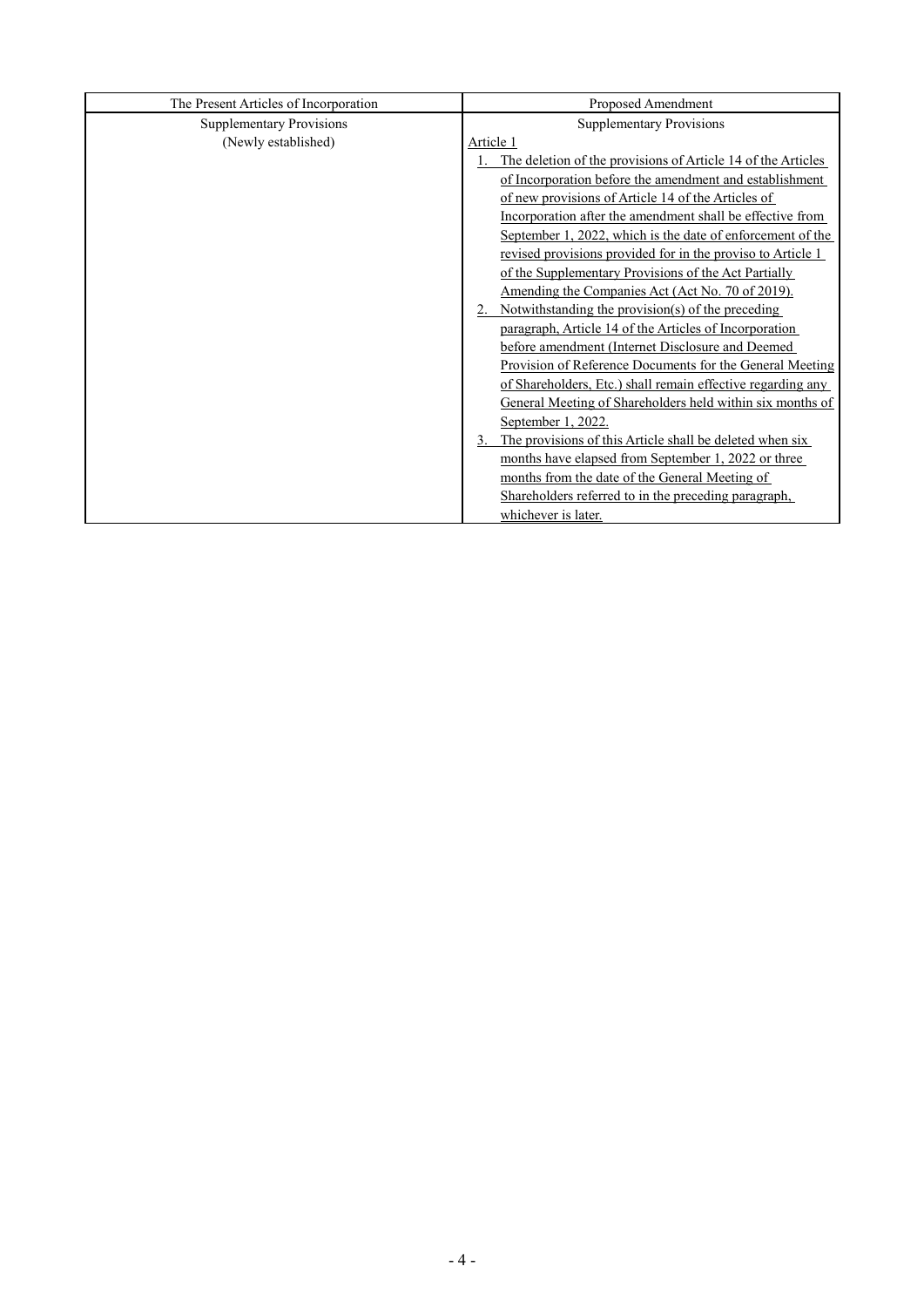# **Proposal No. 3 Election of Seven Directors (Excluding Directors Who Are Audit and Supervisory Committee Members)**

At the conclusion of this General Meeting of Shareholders, the terms of office of all seven Directors will expire (Excluding directors who are Audit & Supervisory Committee members. The same applies for the proposal below). Therefore, the Company proposes the election of seven Directors.

Each candidate for Director has been selected by the Board of Directors after deliberation at the Nomination & Remuneration Committee, a majority of which are independent Outside Directors.

Upon reviewing the deliberations of the Nomination & Remuneration Committee and the policies for nominating candidates for Director, the Company's Audit & Supervisory Committee has determined that there are no special matters with regard to this proposal to be stated at the General Meeting of Shareholders as required by the provisions of the Companies Act.

| Candidate<br>No. | Name               | Current position in the Company                                 | Attribute                              | Attendance<br>at Board of<br><b>Directors</b><br>meetings |
|------------------|--------------------|-----------------------------------------------------------------|----------------------------------------|-----------------------------------------------------------|
| 1                | Tetsuji Morikubo   | Representative Director<br>President, Chief Executive Officer   | Reelection                             | 16/16<br>$(100\%)$                                        |
| 2                | Yasuhiro Sanada    | Director<br>Managing Executive Officer, Chief Operating Officer | Reelection                             | 16/16<br>$(100\%)$                                        |
| 3                | Takao Murata       | Director<br>Senior Executive Officer, Chief Financial Officer   | Reelection                             | 16/16<br>$(100\%)$                                        |
| $\overline{4}$   | Akira Takanashi    | Director<br>Senior Executive Officer, Chief Operating Officer   | Reelection                             | 16/16<br>$(100\%)$                                        |
| 5                | Susumu Sugita      | Director                                                        | Reelection                             | 16/16<br>$(100\%)$                                        |
| 6                | Naruhiko Takatsuji | <b>Outside Director</b>                                         | Reelection<br>Outside<br>Independent   | 12/12<br>$(100\%)$                                        |
| 7                | Mariko Ohsato      |                                                                 | New election<br>Outside<br>Independent | $-/-$                                                     |

The candidates for Director are as follows.

Reelection: Candidate for Director to be reelected

New election: Candidate for Director to be newly elected

Outside: Candidate for outside Director

Independent: Candidate for independent officer

Note: The number of Board of Directors meetings Mr. Susumu Sugita attended includes those during his tenure as an Audit & Supervisory Board Member.

The number of Board of Directors meetings Mr. Naruhiko Takatsuji attended consists of all those since his appointment as a Director on June 23, 2021.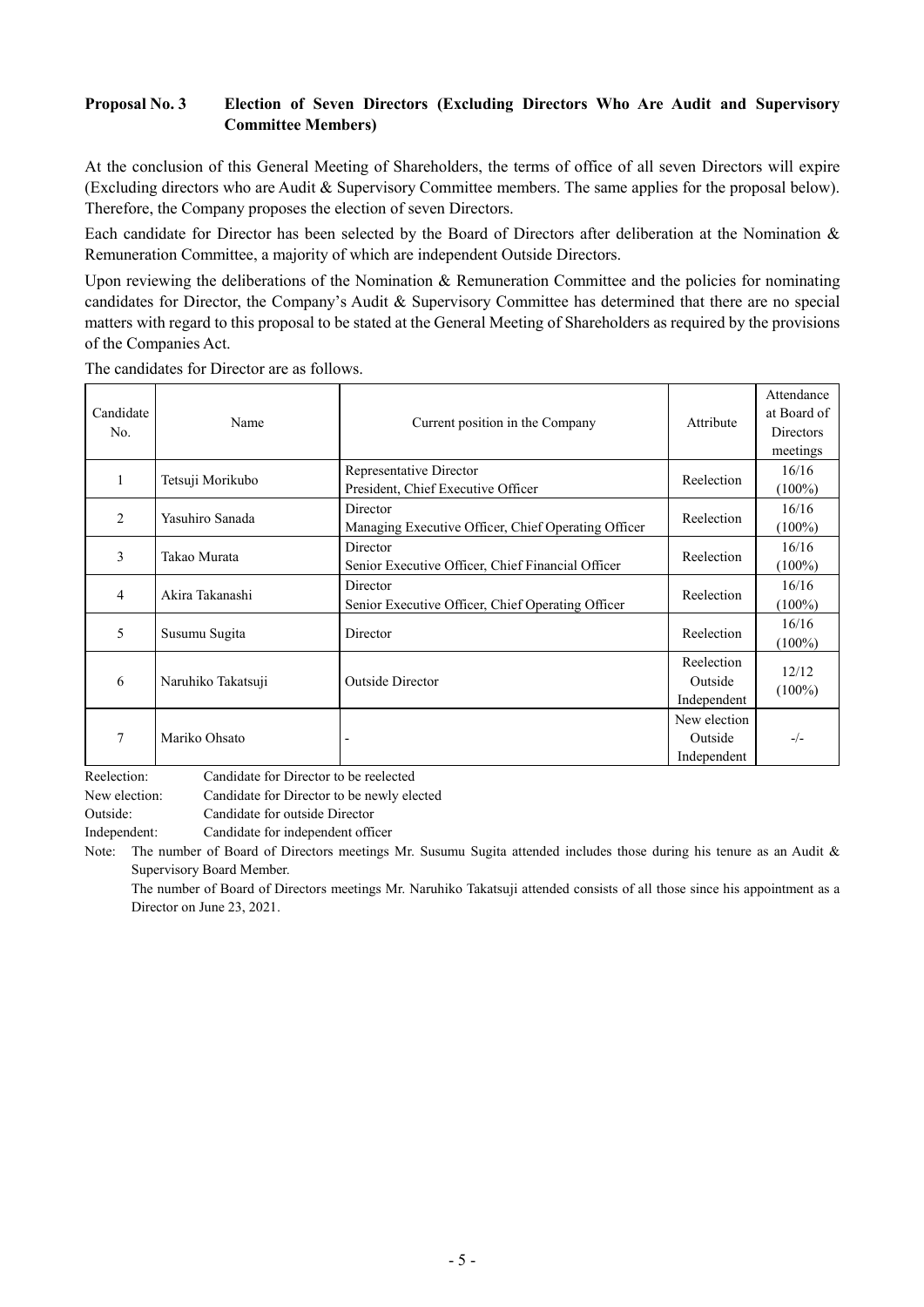| Candidate | Name                                             |                                                            |                                                                                                                       | Number of the |  |
|-----------|--------------------------------------------------|------------------------------------------------------------|-----------------------------------------------------------------------------------------------------------------------|---------------|--|
| No.       | (Date of Birth)                                  | Career summary, position and responsibility in the Company | Company's shares                                                                                                      |               |  |
|           |                                                  |                                                            |                                                                                                                       | owned         |  |
|           |                                                  | May 2003                                                   | Joined the Company                                                                                                    |               |  |
|           |                                                  | Feb. 2005                                                  | Seconded to PUNCH INDUSTRY (DALIAN)                                                                                   |               |  |
|           |                                                  |                                                            | CO., LTD.                                                                                                             |               |  |
|           |                                                  | Nov. 2012                                                  | General Manager of Value Creation Office of<br>the Company                                                            |               |  |
|           |                                                  | Apr. 2013                                                  | General Manager of Corporate Planning Office                                                                          |               |  |
|           |                                                  | Apr. 2015                                                  | Seconded to PUNCH INDUSTRY MALAYSIA                                                                                   |               |  |
|           | Tetsuji Morikubo                                 |                                                            | SDN. BHD.                                                                                                             |               |  |
|           | (January 12, 1977)                               | Dec. 2015                                                  | Representative Director of PUNCH<br>INDUSTRY MALAYSIA SDN. BHD.                                                       |               |  |
|           | Reelection                                       | Apr. 2016                                                  | Executive Officer of the Company                                                                                      |               |  |
|           |                                                  | <b>June 2018</b>                                           | Director and Senior Executive Officer in                                                                              |               |  |
|           | Attendance at Board of                           |                                                            | Charge of Corporate Strategy                                                                                          | 663,000       |  |
|           | Directors meetings in FY2021                     | Apr. 2019                                                  | Chief Strategy Officer in Charge of Group                                                                             |               |  |
|           | 16/16                                            |                                                            | <b>Business Management</b>                                                                                            |               |  |
|           | Tenure as Director                               | June 2019                                                  | Representative Director (incumbent) and Vice<br>President                                                             |               |  |
| 1         | 4 years                                          | Nov. 2019                                                  | President and Chief Executive Officer                                                                                 |               |  |
|           |                                                  |                                                            | in charge of the Punch Industry Group                                                                                 |               |  |
|           |                                                  |                                                            | (incumbent)                                                                                                           |               |  |
|           |                                                  | [Significant concurrent positions outside the Company]     |                                                                                                                       |               |  |
|           |                                                  |                                                            | There are no significant concurrent positions assumed.                                                                |               |  |
|           |                                                  |                                                            | [Relationship of special interest in the Company]                                                                     |               |  |
|           |                                                  |                                                            | There is no special interest between Tetsuji Morikubo and the                                                         |               |  |
|           |                                                  | Company.                                                   |                                                                                                                       |               |  |
|           | Reasons for nomination as candidate for Director |                                                            |                                                                                                                       |               |  |
|           |                                                  |                                                            | Since taking the office of Director of the Company in June 2018, Mr. Morikubo has been overseeing the entire business |               |  |
|           |                                                  |                                                            | of the Punch Industry Group, with a focus on management and business development strategies. Furthermore, since       |               |  |
|           |                                                  |                                                            | becoming President and Chief Executive Officer in November 2019, he has worked hard for the growth of the Group       |               |  |
|           |                                                  |                                                            | and to improve corporate value as a top executive of the Punch Industry Group by utilizing his business experience at |               |  |
|           |                                                  |                                                            | the Company and the Punch Industry Group in China and Southeast Asia. In fiscal 2021, he set clear targets for the    |               |  |
|           |                                                  |                                                            | high-profitability of the Company, worked to build a strong management structure, and oversaw the highest earnings    |               |  |
|           |                                                  |                                                            | since the Company listed. As such, the company requests that he be reelected as Director to oversee the Group's       |               |  |
|           | while enhancing its corporate value.             |                                                            | management, execute the "Value Creation 2024" mid-term business plan, and direct the further growth of the Group      |               |  |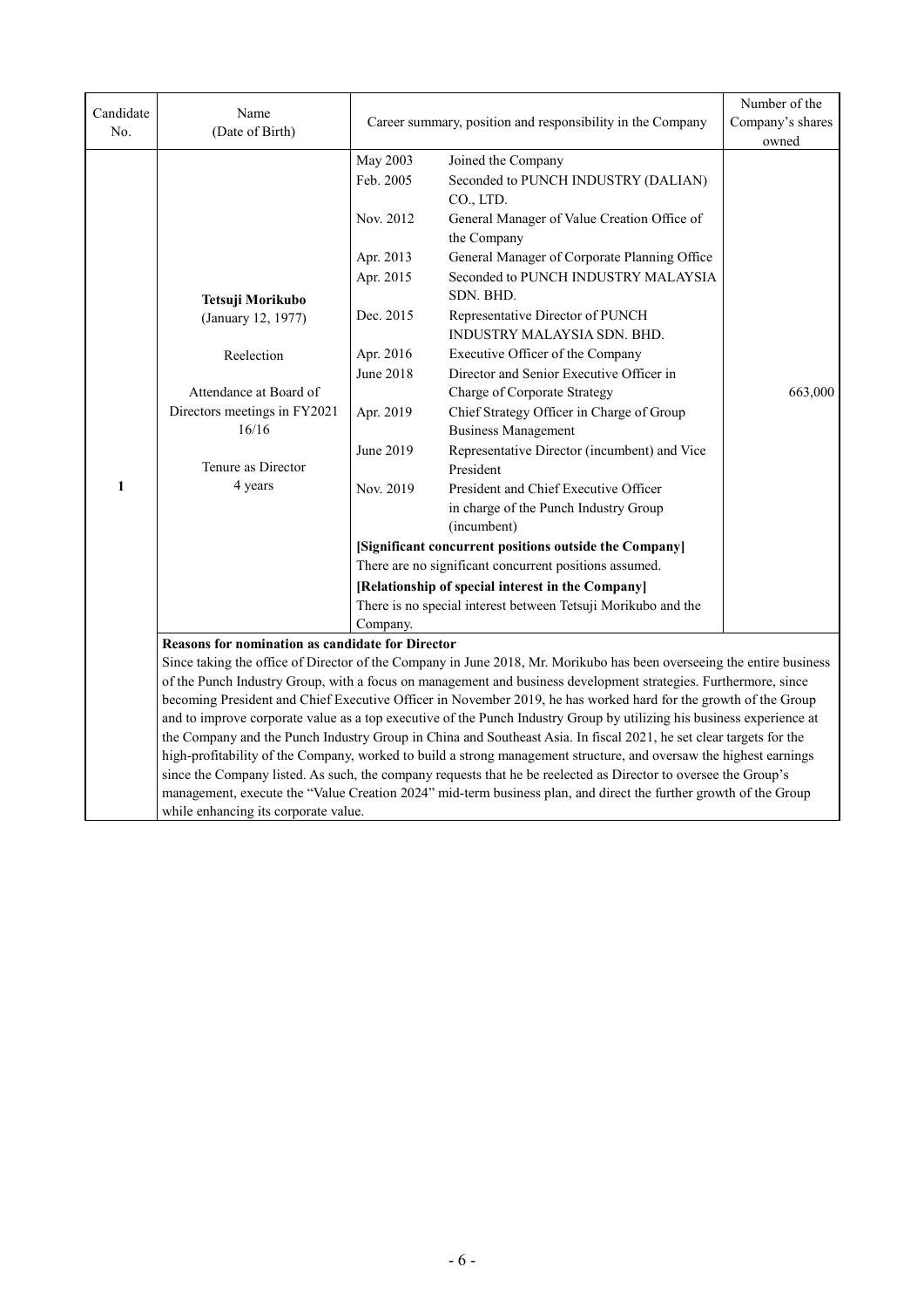| Candidate    | Name                                                          |                                                        | Career summary, position and responsibility in the Company                                                                                                                                                                            | Number of the<br>Company's shares |  |  |
|--------------|---------------------------------------------------------------|--------------------------------------------------------|---------------------------------------------------------------------------------------------------------------------------------------------------------------------------------------------------------------------------------------|-----------------------------------|--|--|
| No.          | (Date of Birth)                                               |                                                        |                                                                                                                                                                                                                                       |                                   |  |  |
|              |                                                               | <b>May 1988</b><br>May 2002                            | Joined the Company<br>Deputy General Manager of PUNCH                                                                                                                                                                                 |                                   |  |  |
|              |                                                               |                                                        | INDUSTRY (DALIAN) CO., LTD.                                                                                                                                                                                                           |                                   |  |  |
|              |                                                               | Apr. 2008                                              | General Manager of Sales Department of the                                                                                                                                                                                            |                                   |  |  |
|              |                                                               |                                                        | Company                                                                                                                                                                                                                               |                                   |  |  |
|              |                                                               | Jan. 2010                                              | General Manager of PUNCH INDUSTRY<br>(DALIAN) CO., LTD.                                                                                                                                                                               |                                   |  |  |
|              | <b>Yasuhiro Sanada</b>                                        | <b>July 2011</b>                                       | Executive Officer of the Company and                                                                                                                                                                                                  |                                   |  |  |
|              | (January 7, 1959)                                             |                                                        | Chairman of PUNCH INDUSTRY (DALIAN)                                                                                                                                                                                                   |                                   |  |  |
|              | Reelection                                                    |                                                        | CO., LTD.                                                                                                                                                                                                                             |                                   |  |  |
|              |                                                               | June 2012                                              | Director (incumbent)                                                                                                                                                                                                                  |                                   |  |  |
|              | Attendance at Board of                                        | Apr. 2016                                              | Executive Officer and Chief Operating Officer                                                                                                                                                                                         | 34,546                            |  |  |
|              | Directors meetings in FY2021                                  | June 2017                                              | in Charge of Business Supervision<br>Managing Executive Officer and Chief                                                                                                                                                             |                                   |  |  |
|              | 16/16                                                         |                                                        | Operating Officer (incumbent)                                                                                                                                                                                                         |                                   |  |  |
| $\mathbf{2}$ |                                                               | June 2018                                              | In Charge of Overseas Business                                                                                                                                                                                                        |                                   |  |  |
|              | Tenure as Director<br>10 years                                | Apr. 2019                                              | In Charge of Sales and General Manager of                                                                                                                                                                                             |                                   |  |  |
|              |                                                               |                                                        | Marketing & Sales Headquarters                                                                                                                                                                                                        |                                   |  |  |
|              |                                                               | June 2021                                              | In Charge of Sales (incumbent)                                                                                                                                                                                                        |                                   |  |  |
|              |                                                               | [Significant concurrent positions outside the Company] |                                                                                                                                                                                                                                       |                                   |  |  |
|              |                                                               |                                                        | There are no significant concurrent positions assumed.                                                                                                                                                                                |                                   |  |  |
|              |                                                               |                                                        | [Relationship of special interest in the Company]                                                                                                                                                                                     |                                   |  |  |
|              |                                                               |                                                        | There is no special interest between Yasuhiro Sanada and the                                                                                                                                                                          |                                   |  |  |
|              |                                                               | Company.                                               |                                                                                                                                                                                                                                       |                                   |  |  |
|              | <b>Reasons for nomination as candidate for Director</b>       |                                                        |                                                                                                                                                                                                                                       |                                   |  |  |
|              |                                                               |                                                        | Since taking office of Director of the Company in June 2012, Mr. Sanada has led the Punch Industry Group's global<br>expansion as a top executive by utilizing his business experience at the Company and the Punch Industry Group in |                                   |  |  |
|              |                                                               |                                                        | China. Since 2019, in his role in charge of sales, he has focused on cultivating new demand and securing orders. As                                                                                                                   |                                   |  |  |
|              |                                                               |                                                        | such, the company requests that he be reelected as Director to oversee further global expansion and the implementation                                                                                                                |                                   |  |  |
|              |                                                               |                                                        | of various sales strategies in his aforementioned role, and to be responsible for the execution of the growth strategies                                                                                                              |                                   |  |  |
|              | laid out in the "Value Creation 2024" mid-term business plan. |                                                        |                                                                                                                                                                                                                                       |                                   |  |  |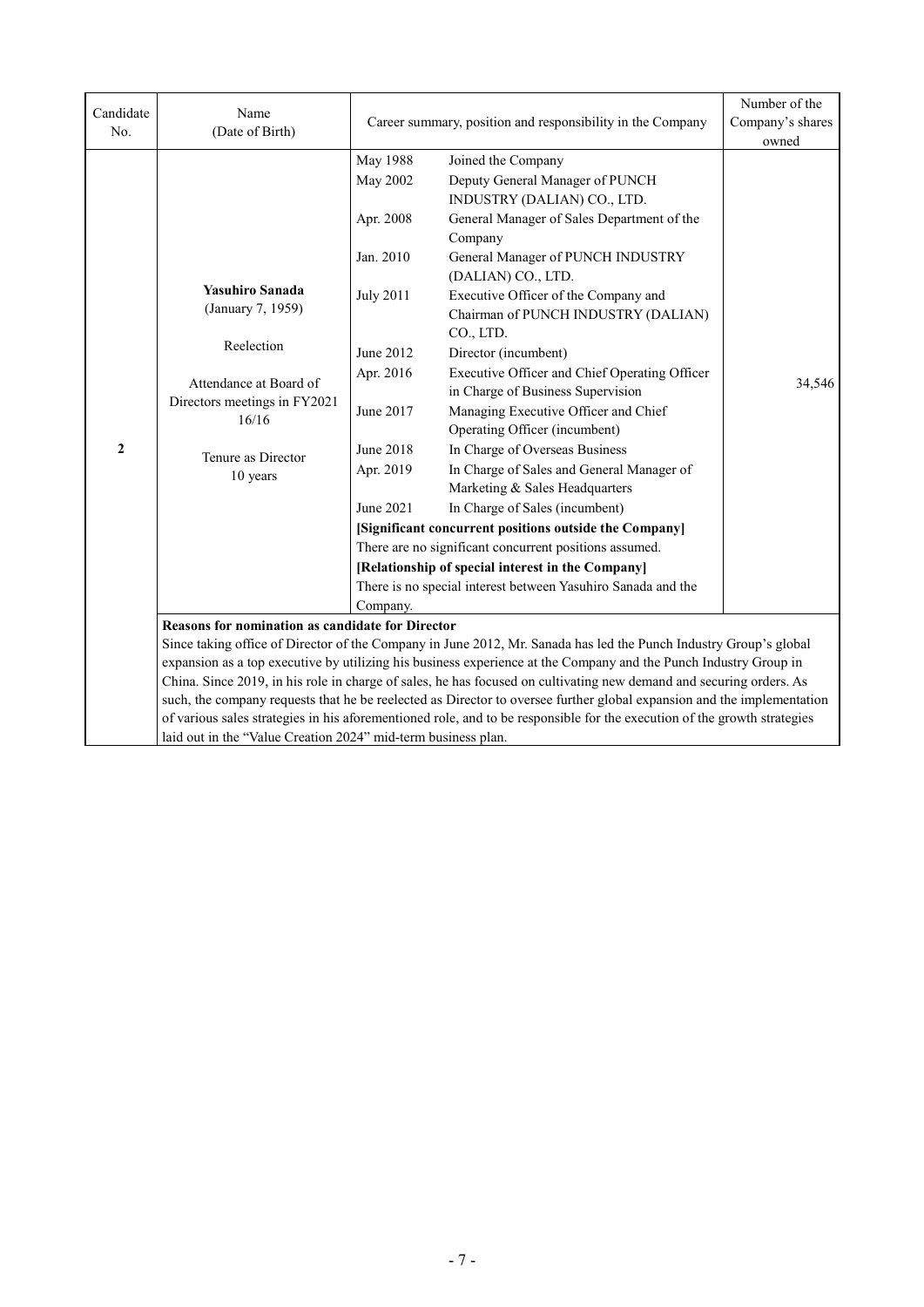| Candidate | Name                                             |                                                            |                                                                                                                       | Number of the |
|-----------|--------------------------------------------------|------------------------------------------------------------|-----------------------------------------------------------------------------------------------------------------------|---------------|
| No.       | (Date of Birth)                                  | Career summary, position and responsibility in the Company | Company's shares                                                                                                      |               |
|           |                                                  |                                                            |                                                                                                                       | owned         |
|           |                                                  | Apr. 1984                                                  | Joined Victor Company of Japan, Limited                                                                               |               |
|           |                                                  |                                                            | (currently JVCKENWOOD Corporation)                                                                                    |               |
|           |                                                  | Nov. 1998                                                  | Seconded to JVC Electronics Malaysia Sdn.                                                                             |               |
|           |                                                  |                                                            | Bhd. as General Manager of Accounting                                                                                 |               |
|           |                                                  |                                                            | Department                                                                                                            |               |
|           |                                                  | Oct. 2008                                                  | Senior Manager of Finance Strategy Division                                                                           |               |
|           |                                                  |                                                            | of JVCKENWOOD Holdings, Inc. (currently                                                                               |               |
|           | <b>Takao Murata</b>                              |                                                            | <b>JVCKENWOOD</b> Corporation)                                                                                        |               |
|           | (October 4, 1959)                                | <b>July 2010</b>                                           | General Manager of Accounting & Tax                                                                                   |               |
|           |                                                  |                                                            | Supervisory Department of Finance Strategy                                                                            |               |
|           | Reelection                                       |                                                            | Division of JVCKENWOOD Holdings, Inc.                                                                                 |               |
|           |                                                  | Dec. 2010                                                  | Joined the Company as Deputy General                                                                                  |               |
|           | Attendance at Board of                           |                                                            | Manager of Accounting Department                                                                                      | 29,135        |
|           | Directors meetings in FY2021                     | Apr. 2011                                                  | General Manager of Accounting Department                                                                              |               |
|           | 16/16                                            | <b>July 2011</b>                                           | <b>Executive Officer</b>                                                                                              |               |
|           |                                                  | June 2012                                                  | Director (incumbent)                                                                                                  |               |
| 3         | Tenure as Director                               | June 2016                                                  | Executive Officer and Chief Financial Officer                                                                         |               |
|           | 10 years                                         | June 2017                                                  | Senior Executive Officer and Chief Financial                                                                          |               |
|           |                                                  |                                                            | Officer (incumbent)                                                                                                   |               |
|           |                                                  | <b>June 2018</b>                                           | In Charge of Administration (incumbent)                                                                               |               |
|           |                                                  |                                                            | [Significant concurrent positions outside the Company]                                                                |               |
|           |                                                  |                                                            | There are no significant concurrent positions assumed.                                                                |               |
|           |                                                  |                                                            | [Relationship of special interest in the Company]                                                                     |               |
|           |                                                  |                                                            | There is no special interest between Takao Murata and the                                                             |               |
|           |                                                  | Company.                                                   |                                                                                                                       |               |
|           | Reasons for nomination as candidate for Director |                                                            |                                                                                                                       |               |
|           |                                                  |                                                            | Since taking office of Director of the Company in June 2012, Mr. Murata has overseen the Group's administration       |               |
|           |                                                  |                                                            | department by utilizing many years of experience and insights in finance and accounting. In addition to centrally     |               |
|           |                                                  |                                                            | managing the Group's human, material, financial and information resources, he has promoted reforms in working-style   |               |
|           |                                                  |                                                            | and corporate governance. As such, the company requests that he be reelected as Director. He will continue to be in   |               |
|           |                                                  |                                                            | charge of administration and will be the Executive Officer responsible for strengthening the foundation of the "Value |               |
|           |                                                  |                                                            | Creation 2024" mid-term business plan, especially in regards to promoting financial and sustainability strategies and |               |
|           | human capital management.                        |                                                            |                                                                                                                       |               |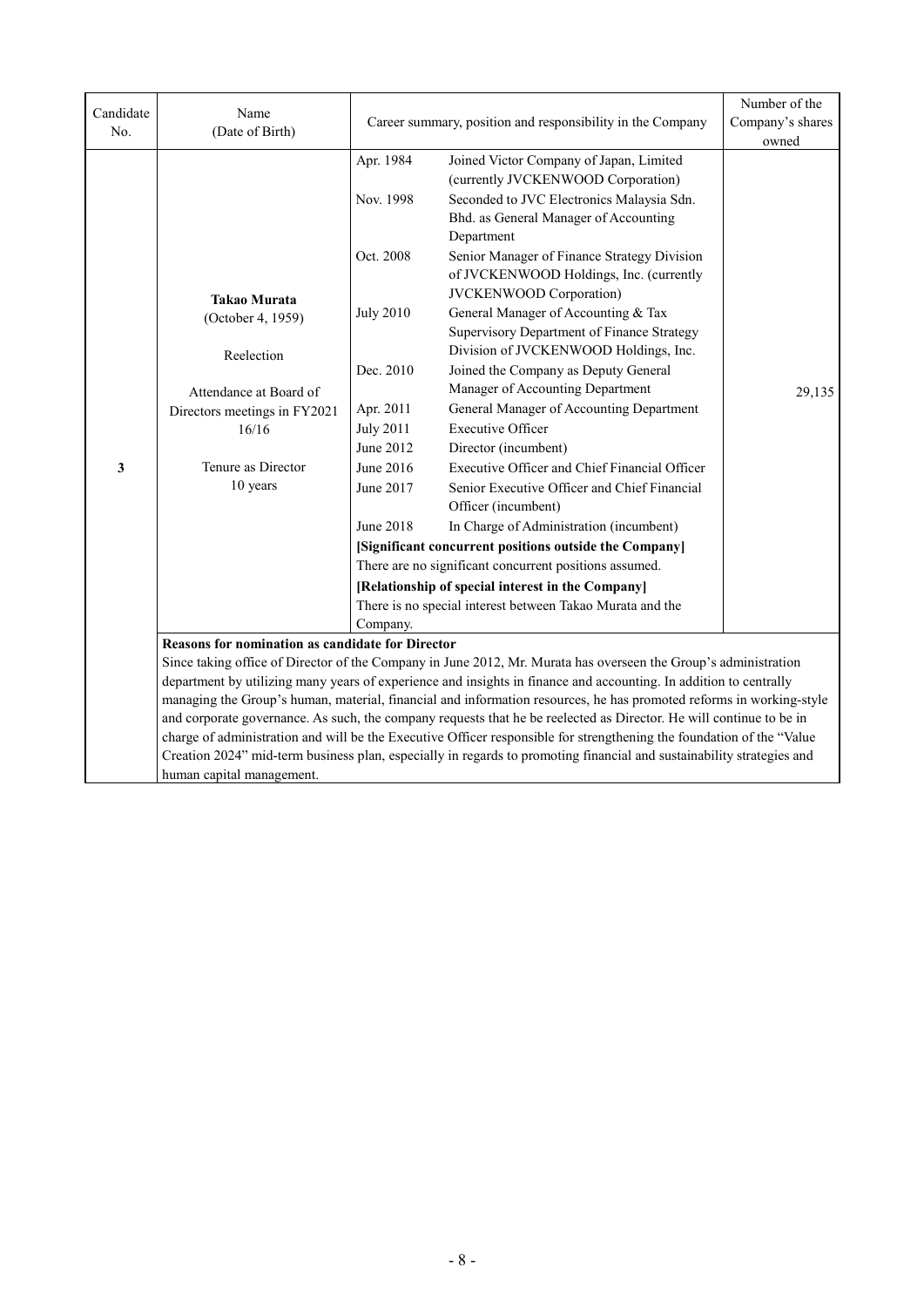| Candidate | Name                                             |                        | Career summary, position and responsibility in the Company                                                                                                                                                                                       | Number of the<br>Company's shares |  |  |
|-----------|--------------------------------------------------|------------------------|--------------------------------------------------------------------------------------------------------------------------------------------------------------------------------------------------------------------------------------------------|-----------------------------------|--|--|
| No.       | (Date of Birth)                                  |                        |                                                                                                                                                                                                                                                  |                                   |  |  |
|           |                                                  | Aug. 1989              | Joined the Company                                                                                                                                                                                                                               |                                   |  |  |
|           |                                                  | Apr. 2008              | Seconded to PUNCH INDUSTRY (DALIAN)<br>CO., LTD.                                                                                                                                                                                                 |                                   |  |  |
|           |                                                  | <b>July 2013</b>       | General Manager of PUNCH INDUSTRY                                                                                                                                                                                                                |                                   |  |  |
|           |                                                  |                        | (DALIAN) CO., LTD.                                                                                                                                                                                                                               |                                   |  |  |
|           |                                                  | June 2015              | Executive Officer of the Company and                                                                                                                                                                                                             |                                   |  |  |
|           | Akira Takanashi                                  |                        | Chairman of PUNCH INDUSTRY (DALIAN)<br>CO., LTD.                                                                                                                                                                                                 |                                   |  |  |
|           | (May 14, 1969)                                   | June 2017              | Senior Executive Officer of the Company                                                                                                                                                                                                          |                                   |  |  |
|           |                                                  |                        | (incumbent)                                                                                                                                                                                                                                      |                                   |  |  |
|           | Reelection                                       | Apr. 2018              | General Manager of Manufacturing                                                                                                                                                                                                                 |                                   |  |  |
|           |                                                  |                        | Headquarters and General Manager of                                                                                                                                                                                                              |                                   |  |  |
|           | Attendance at Board of                           |                        | Marketing & Sales Headquarters                                                                                                                                                                                                                   | 18,354                            |  |  |
|           | Directors meetings in FY2021                     | June 2018              | Director (incumbent) in Charge of Domestic                                                                                                                                                                                                       |                                   |  |  |
|           | 16/16                                            |                        | <b>Businesses</b>                                                                                                                                                                                                                                |                                   |  |  |
| 4         | Tenure as Director                               | Apr. 2019              | Chief Operating Officer (incumbent) in Charge                                                                                                                                                                                                    |                                   |  |  |
|           | 4 years                                          |                        | of Manufacturing and General Manager of                                                                                                                                                                                                          |                                   |  |  |
|           |                                                  |                        | Manufacturing Headquarters                                                                                                                                                                                                                       |                                   |  |  |
|           |                                                  | June 2021              | In Charge of Manufacturing (incumbent)                                                                                                                                                                                                           |                                   |  |  |
|           |                                                  |                        | [Significant concurrent positions outside the Company]                                                                                                                                                                                           |                                   |  |  |
|           |                                                  |                        | There are no significant concurrent positions assumed.                                                                                                                                                                                           |                                   |  |  |
|           |                                                  |                        | [Relationship of special interest in the Company]                                                                                                                                                                                                |                                   |  |  |
|           |                                                  |                        | There is no special interest between Akira Takanashi and the                                                                                                                                                                                     |                                   |  |  |
|           |                                                  | Company.               |                                                                                                                                                                                                                                                  |                                   |  |  |
|           | Reasons for nomination as candidate for Director |                        |                                                                                                                                                                                                                                                  |                                   |  |  |
|           |                                                  |                        | Since taking office of Director of the Company in June 2018, Mr. Takanashi has been a powerful force in improving the<br>Group's manufacturing capabilities and product quality as head of manufacturing by utilizing his business experience at |                                   |  |  |
|           |                                                  |                        | the Company and the Punch Industry Group in China. As such, the company requests that he be reelected as Director.                                                                                                                               |                                   |  |  |
|           |                                                  |                        | He will continue to be in charge of manufacturing, and will be the Executive Officer to lead reforms in productivity and                                                                                                                         |                                   |  |  |
|           |                                                  |                        | strengthen R&D at production bases in Japan and overseas while realizing improvement in corporate value under the                                                                                                                                |                                   |  |  |
|           | "Value Creation 2024" mid-term business plan.    |                        |                                                                                                                                                                                                                                                  |                                   |  |  |
|           |                                                  | Apr. 1970              | Joined ALPS ELECTRIC CO., LTD. (currently                                                                                                                                                                                                        |                                   |  |  |
|           |                                                  |                        | ALPS ALPINE CO., LTD.)                                                                                                                                                                                                                           |                                   |  |  |
|           |                                                  | June 1987              | Joined the Company                                                                                                                                                                                                                               |                                   |  |  |
|           | Susumu Sugita<br>(February 20, 1952)             | <b>May 2000</b>        | General Manager of Sales Department of the                                                                                                                                                                                                       |                                   |  |  |
|           |                                                  |                        | Company                                                                                                                                                                                                                                          |                                   |  |  |
|           | Reelection                                       | Apr. 2005              | Executive Officer of the Company                                                                                                                                                                                                                 |                                   |  |  |
|           |                                                  | June 2010              | Director                                                                                                                                                                                                                                         |                                   |  |  |
|           | Attendance at Board of                           | June 2011              | Managing Director                                                                                                                                                                                                                                | 19,186                            |  |  |
|           | Directors meetings in FY2021                     | June 2014              | Senior Managing Director                                                                                                                                                                                                                         |                                   |  |  |
|           | 16/16                                            | June 2015<br>June 2021 | Full-time Audit & Supervisory Board Member<br>Director (incumbent)                                                                                                                                                                               |                                   |  |  |
| 5         |                                                  |                        | [Significant concurrent positions outside the Company]                                                                                                                                                                                           |                                   |  |  |
|           | Tenure as Director                               |                        | There are no significant concurrent positions assumed.                                                                                                                                                                                           |                                   |  |  |
|           | 1 year                                           |                        | [Relationship of special interest in the Company]                                                                                                                                                                                                |                                   |  |  |
|           |                                                  |                        | There is no special interest between Susumu Sugita and the                                                                                                                                                                                       |                                   |  |  |
|           |                                                  | Company.               |                                                                                                                                                                                                                                                  |                                   |  |  |
|           | Reasons for nomination as candidate for Director |                        |                                                                                                                                                                                                                                                  |                                   |  |  |
|           |                                                  |                        | Mr. Sugita oversaw the Group's sales, manufacturing, and development departments for five years as Director starting                                                                                                                             |                                   |  |  |
|           |                                                  |                        | in June 2010 and has been serving as a full-time Audit & Supervisory Board Member for six years since taking office in                                                                                                                           |                                   |  |  |
|           |                                                  |                        | June 2015. Furthermore, since assuming the position of Director in June 2021, he has helped strengthen the Internal                                                                                                                              |                                   |  |  |
|           |                                                  |                        | Audit Department through his in-depth knowledge of the Group's business. As such, the company requests that he be                                                                                                                                |                                   |  |  |
|           |                                                  |                        | reelected as Director, where he will continue to strengthen the Internal Audit Department.                                                                                                                                                       |                                   |  |  |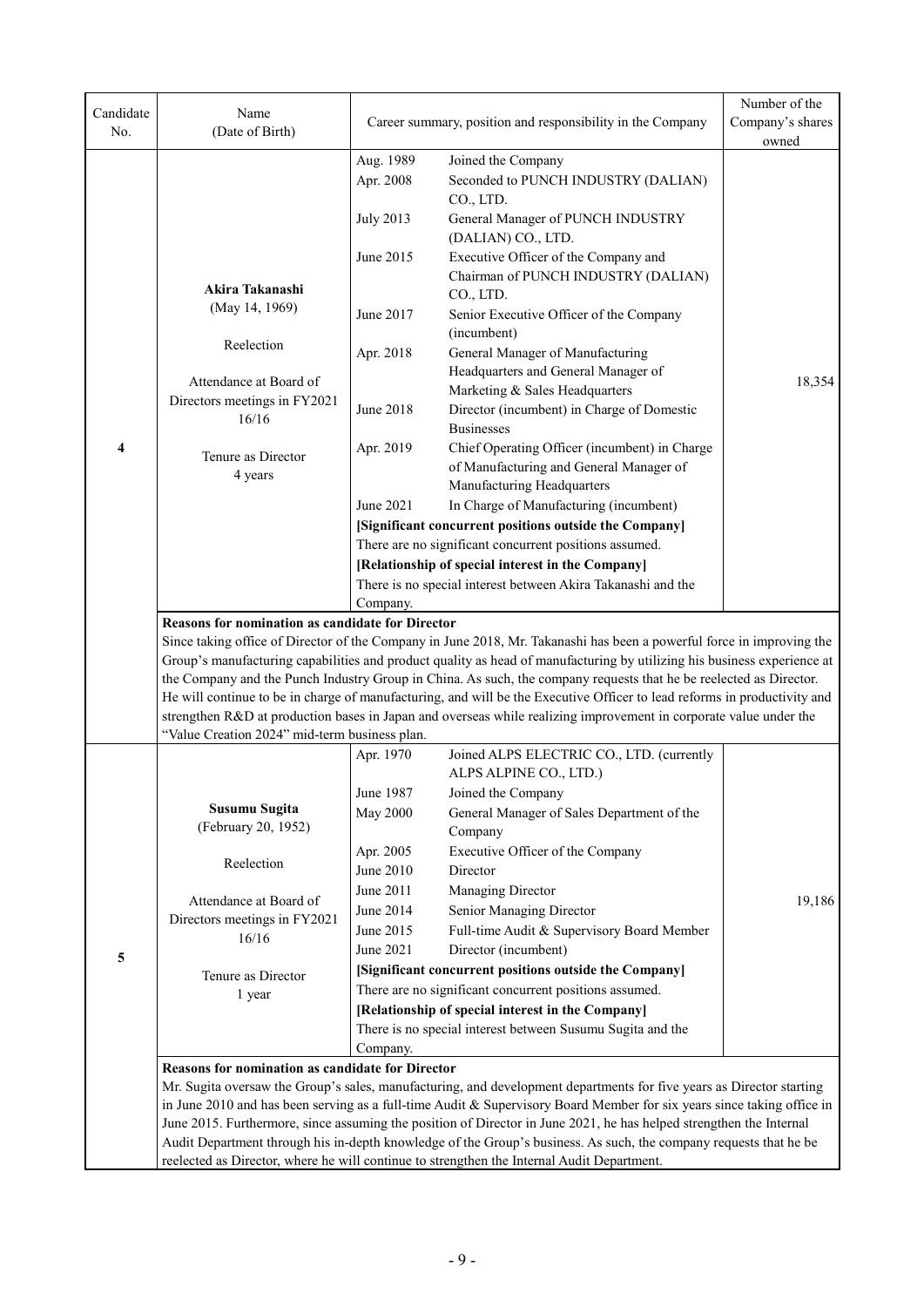|                  |                                                                                                                                                                                                                                       |                                                            |                                                                                                                   | Number of the |  |  |
|------------------|---------------------------------------------------------------------------------------------------------------------------------------------------------------------------------------------------------------------------------------|------------------------------------------------------------|-------------------------------------------------------------------------------------------------------------------|---------------|--|--|
| Candidate<br>No. | Name                                                                                                                                                                                                                                  | Career summary, position and responsibility in the Company | Company's shares                                                                                                  |               |  |  |
|                  | (Date of Birth)                                                                                                                                                                                                                       |                                                            | owned                                                                                                             |               |  |  |
|                  |                                                                                                                                                                                                                                       | Apr. 2000                                                  | Joined the Ministry of Economy, Trade and                                                                         |               |  |  |
|                  |                                                                                                                                                                                                                                       |                                                            | Industry                                                                                                          |               |  |  |
|                  |                                                                                                                                                                                                                                       | June 2007                                                  | Joined M&A Advisory Services Department of                                                                        |               |  |  |
|                  |                                                                                                                                                                                                                                       |                                                            | Sumitomo Mitsui Banking Corporation                                                                               |               |  |  |
|                  |                                                                                                                                                                                                                                       | <b>July 2009</b>                                           | Analyst at Toward the Infinite World, Inc.                                                                        |               |  |  |
|                  |                                                                                                                                                                                                                                       | June 2011                                                  | In charge of Public Relations and IR of General                                                                   |               |  |  |
|                  |                                                                                                                                                                                                                                       |                                                            | Administration Department of Nabtesco                                                                             |               |  |  |
|                  |                                                                                                                                                                                                                                       |                                                            | Corporation                                                                                                       |               |  |  |
|                  |                                                                                                                                                                                                                                       | Jan. 2013                                                  | Senior Analyst at Analysis Team of Uzabase,                                                                       |               |  |  |
|                  |                                                                                                                                                                                                                                       |                                                            | Inc.                                                                                                              |               |  |  |
|                  |                                                                                                                                                                                                                                       | May 2014                                                   | Senior Analyst at Ichiyoshi Securities Co., Ltd.                                                                  |               |  |  |
|                  |                                                                                                                                                                                                                                       |                                                            | (Seconded to ICHIYOSHI RESEARCH                                                                                   |               |  |  |
|                  |                                                                                                                                                                                                                                       |                                                            | <b>INSTITUTE INC.)</b>                                                                                            |               |  |  |
|                  | Naruhiko Takatsuji<br>(October 4, 1977)                                                                                                                                                                                               | <b>July 2020</b>                                           | Senior Economist and Senior Analyst at                                                                            |               |  |  |
|                  |                                                                                                                                                                                                                                       |                                                            | Information Distribution Section of FISCO Ltd.                                                                    |               |  |  |
|                  | Reelection                                                                                                                                                                                                                            | Apr. 2021                                                  | Part-time lecturer at Graduate School of Law,                                                                     |               |  |  |
|                  | Outside                                                                                                                                                                                                                               |                                                            | Aoyama Gakuin University (incumbent)                                                                              |               |  |  |
|                  | Independent                                                                                                                                                                                                                           | Apr. 2021                                                  | Visiting Researcher at Tama University Center                                                                     |               |  |  |
|                  |                                                                                                                                                                                                                                       |                                                            | for Social Investment (incumbent)                                                                                 |               |  |  |
|                  | Attendance at Board of                                                                                                                                                                                                                | June 2021                                                  | Outside Director of the Company (incumbent)                                                                       |               |  |  |
|                  | Directors meetings in FY2021                                                                                                                                                                                                          | June 2021                                                  | Outside Director (Audit & Supervisory                                                                             |               |  |  |
|                  | 12/12                                                                                                                                                                                                                                 |                                                            | Committee Member) at YAMASHIN-FILTER                                                                              |               |  |  |
|                  |                                                                                                                                                                                                                                       |                                                            | CORP. (incumbent)                                                                                                 |               |  |  |
| 6                | Tenure as Outside Director                                                                                                                                                                                                            | Jan. 2022                                                  | Visiting Professor, Johokeiei Innovation<br>Senmonshoku University (incumbent)                                    |               |  |  |
|                  | 1 year                                                                                                                                                                                                                                | Feb. 2022                                                  | Founded Japan Institute of Governance and                                                                         |               |  |  |
|                  |                                                                                                                                                                                                                                       |                                                            | Corporate Value                                                                                                   |               |  |  |
|                  |                                                                                                                                                                                                                                       |                                                            | Director and Economic Analyst (incumbent)                                                                         |               |  |  |
|                  |                                                                                                                                                                                                                                       | Apr. 2022                                                  | Part-time Lecturer at Tokyo City University,                                                                      |               |  |  |
|                  |                                                                                                                                                                                                                                       |                                                            | Department of General Education (incumbent)                                                                       |               |  |  |
|                  |                                                                                                                                                                                                                                       |                                                            | [Significant concurrent positions outside the Company]                                                            |               |  |  |
|                  |                                                                                                                                                                                                                                       |                                                            | Director and Economic Analyst at the Japan Institute of                                                           |               |  |  |
|                  |                                                                                                                                                                                                                                       |                                                            | Governance and Corporate Value                                                                                    |               |  |  |
|                  |                                                                                                                                                                                                                                       |                                                            | Outside Director (Audit & Supervisory Committee Member) at                                                        |               |  |  |
|                  |                                                                                                                                                                                                                                       |                                                            | YAMASHIN-FILTER CORP.                                                                                             |               |  |  |
|                  |                                                                                                                                                                                                                                       |                                                            | [Relationship of special interest in the Company]                                                                 |               |  |  |
|                  |                                                                                                                                                                                                                                       |                                                            | There is no special interest between Naruhiko Takatsuji and the                                                   |               |  |  |
|                  |                                                                                                                                                                                                                                       | Company.                                                   |                                                                                                                   |               |  |  |
|                  |                                                                                                                                                                                                                                       |                                                            | Reasons for nominating as candidate for Outside Director, expected roles and judging him capable of               |               |  |  |
|                  | appropriately fulfilling duties                                                                                                                                                                                                       |                                                            |                                                                                                                   |               |  |  |
|                  |                                                                                                                                                                                                                                       |                                                            | Mr. Takatsuji brings to the Company his knowledge and insight as an expert in corporate finance, economic and     |               |  |  |
|                  | corporate analysis, the machinery industry, and investor relations. He has provided helpful advice on the Company's<br>management strategy from an independent and objective standpoint. As a member of the Nomination & Remuneration |                                                            |                                                                                                                   |               |  |  |
|                  |                                                                                                                                                                                                                                       |                                                            | Committee, he has expressed objective and clear views on the selection and remuneration of candidates for Company |               |  |  |
|                  |                                                                                                                                                                                                                                       |                                                            | office. As such, the company requests that he to be reelected as an Outside Director so the Group can continue to |               |  |  |
|                  |                                                                                                                                                                                                                                       |                                                            | receive advice from him that will contribute to its growth and the improvement of corporate value.                |               |  |  |
|                  |                                                                                                                                                                                                                                       |                                                            | Although he has never been involved in the management of a company other than as an Outside Director, for the     |               |  |  |

reasons stated above, we are confident that he will continue to appropriately perform his duties in that position.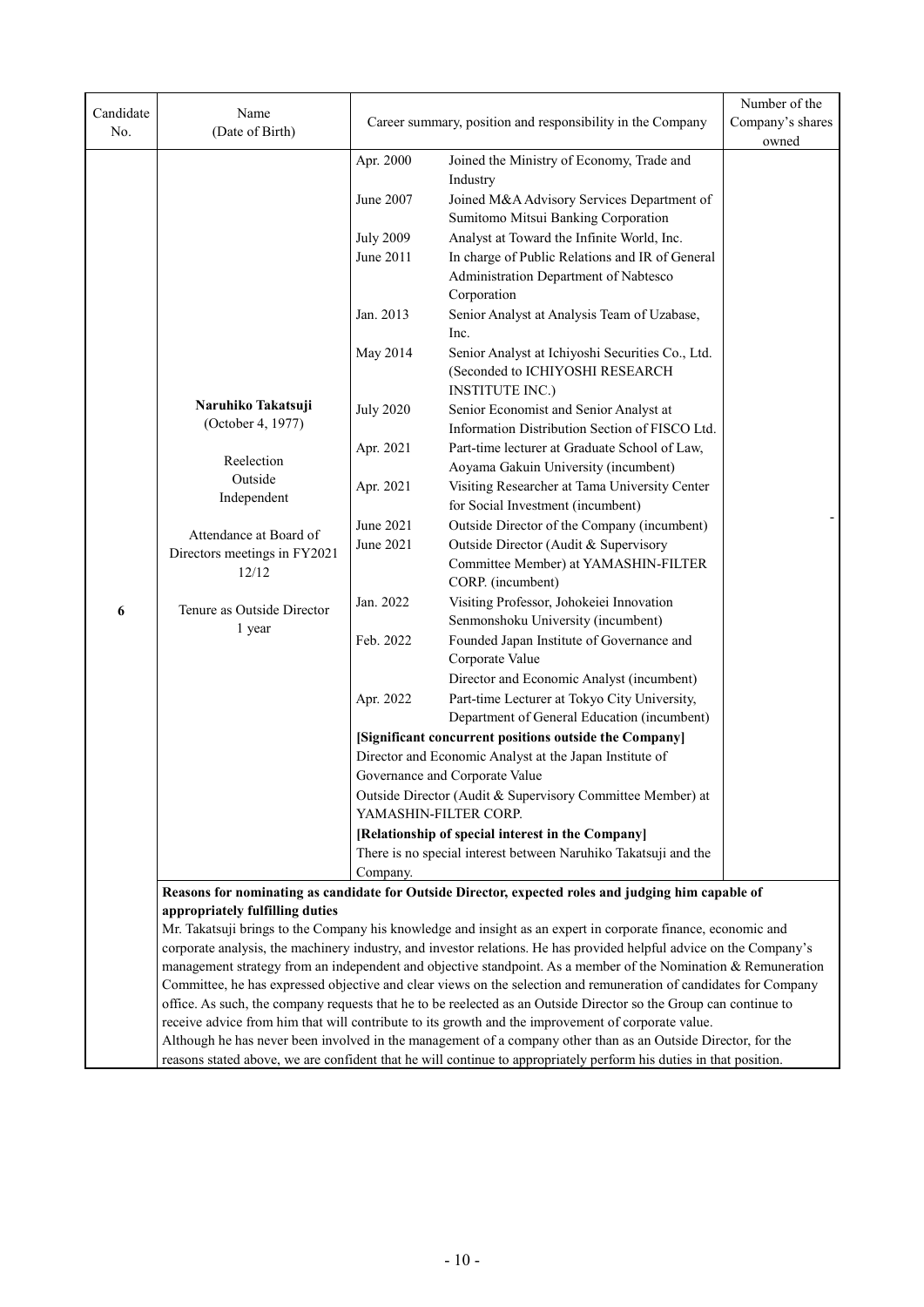| Candidate<br>No. | Name<br>(Date of Birth)                                                                                      | Career summary, position and responsibility in the Company |                                                                                                                              | Number of the<br>Company's shares |
|------------------|--------------------------------------------------------------------------------------------------------------|------------------------------------------------------------|------------------------------------------------------------------------------------------------------------------------------|-----------------------------------|
|                  |                                                                                                              |                                                            |                                                                                                                              | owned                             |
|                  |                                                                                                              | Apr. 1986                                                  | Joined IBM Japan, Ltd.                                                                                                       |                                   |
|                  |                                                                                                              | June 1992                                                  | Earned Master of Business Administration                                                                                     |                                   |
|                  |                                                                                                              |                                                            | (MBA) from Kellogg School of Business,                                                                                       |                                   |
|                  |                                                                                                              |                                                            | Northwestern University                                                                                                      |                                   |
|                  |                                                                                                              | Sep. 1992                                                  | Joined Uniden Holdings Corporation (Formerly                                                                                 |                                   |
|                  |                                                                                                              |                                                            | Uniden Corporation)                                                                                                          |                                   |
|                  |                                                                                                              | June 1997                                                  | Director of IDS Corporation                                                                                                  |                                   |
|                  |                                                                                                              | <b>July 2005</b>                                           | Established Arc Communications Inc.                                                                                          |                                   |
|                  |                                                                                                              |                                                            | Representative Director (incumbent)                                                                                          |                                   |
|                  |                                                                                                              | June 2016                                                  | Director, Japan Public Relations Association<br>(incumbent)                                                                  |                                   |
|                  | <b>Mariko Ohsato</b><br>(April 22, 1963)                                                                     | Apr. 2018                                                  | Part-time Lecturer, Department of Sport                                                                                      |                                   |
|                  |                                                                                                              |                                                            | Sciences, Waseda University                                                                                                  |                                   |
|                  | New election<br>Outside                                                                                      | Apr. 2019                                                  | Vice President, Japan Orienteering Association<br>(incumbent)                                                                |                                   |
|                  | Independent                                                                                                  | Sep. 2020                                                  | Outside Director, Uniden Holdings Corporation                                                                                |                                   |
|                  |                                                                                                              | Nov. 2021                                                  | Outside Director (Audit & Supervisory                                                                                        |                                   |
| 7                |                                                                                                              |                                                            | Committee Member) at Uniden Holdings                                                                                         |                                   |
|                  |                                                                                                              |                                                            | Corporation (incumbent)                                                                                                      |                                   |
|                  |                                                                                                              |                                                            | [Significant concurrent positions outside the Company]                                                                       |                                   |
|                  |                                                                                                              |                                                            | Representative Director of Arc Communications Inc.                                                                           |                                   |
|                  |                                                                                                              |                                                            | Outside Director (Audit & Supervisory Committee Member) at                                                                   |                                   |
|                  |                                                                                                              |                                                            | Uniden Holdings Corporation                                                                                                  |                                   |
|                  |                                                                                                              |                                                            | Vice President of the Japan Orienteering Association                                                                         |                                   |
|                  |                                                                                                              |                                                            | [Relationship of special interest in the Company]                                                                            |                                   |
|                  |                                                                                                              |                                                            | There is no special interest between Mariko Ohsato and the                                                                   |                                   |
|                  |                                                                                                              | Company.                                                   |                                                                                                                              |                                   |
|                  |                                                                                                              |                                                            | Reasons for nomination as candidate for Outside Director and expected roles                                                  |                                   |
|                  |                                                                                                              |                                                            | Ms. Ohsato has a proven track record of steadily expanding business as a corporate manager. She has extensive                |                                   |
|                  | experience and knowledge, including as an Outside Director of listed companies and a board member of various |                                                            |                                                                                                                              |                                   |
|                  |                                                                                                              |                                                            | organizations. Given her managerial experience at other companies, we believe that she will contribute to the                |                                   |
|                  |                                                                                                              |                                                            | Company's decision-making on important management matters while helping monitor the execution of business, while             |                                   |
|                  |                                                                                                              |                                                            | also being an asset in diversifying the Board of Directors. As such, the Company requests her to be elected as an            |                                   |
|                  |                                                                                                              |                                                            | Outside Director. As a member of the Nomination & Remuneration Committee, she will provide objective and clear               |                                   |
|                  |                                                                                                              |                                                            | opinions on the selection of candidates for the Company's officers and the appropriateness of their remuneration. The        |                                   |
|                  |                                                                                                              |                                                            | Company also looks forward to her helpful advice on efforts to promote women's empowerment in the organization.              |                                   |
| Notes:<br>1.     |                                                                                                              |                                                            | Mr. Naruhiko Takatsuji and Ms. Mariko Ohsato are candidates for Outside Director.                                            |                                   |
| 2.               |                                                                                                              |                                                            | Mr. Takatsuji and Ms. Ohsato satisfy the "Independence Criteria for Outside Directors" stipulated by the Company.            |                                   |
| 3.               |                                                                                                              |                                                            | The Company has entered into agreements with Mr. Takatsuji to limit his liability for damages under Article 423,             |                                   |
|                  |                                                                                                              |                                                            | paragraph (1) of the Companies Act, pursuant to the provisions of Article 427, paragraph (1) of the Act. If he is reelected  |                                   |
|                  |                                                                                                              |                                                            | as Director, the Company plans to continue the agreements with him. If Ms. Ohsato is elected as Director, the Company        |                                   |
|                  | plans to enter into the same limited liability agreement with her.                                           |                                                            |                                                                                                                              |                                   |
| 4.               |                                                                                                              |                                                            | The Company has entered into a Directors and Officers liability insurance contract with an insurance company as provided     |                                   |
|                  |                                                                                                              |                                                            | for in Article 430-3, paragraph (1) of the Companies Act. If elected to the Board of Directors, each candidate will be       |                                   |
|                  |                                                                                                              |                                                            | insured under the policy. The said insurance contract is intended to cover damages, litigation expenses, etc. to be borne by |                                   |
|                  |                                                                                                              |                                                            | the insured, including Directors and Audit & Supervisory Board Members of the Company, upon a claim for damages              |                                   |
|                  |                                                                                                              |                                                            | filed by a shareholder, third party, etc. Certain exclusions apply, however, and damages such as those caused by willful     |                                   |

Company. The said insurance contract is planned to be renewed with the same terms and conditions upon the next renewal. 5. The Company has submitted notification to the Tokyo Stock Exchange for Mr. Takatsuji as an independent officer as provided for by the aforementioned exchange. If he is reelected as Director, the Company plans to continue to designate him as an independent officer. If Ms. Ohsato is elected as Director, the Company plans to submit notification for her as an independent officer.

misconduct or gross negligence may not be compensated. In addition, the full insurance premium will be paid by the

6. Mr. Susumu Sugita has served as a Director for five years before assuming office as an Audit & Supervisory Board Member, bringing his total length of service as a Director for 6 years. Moreover, his tenure as Audit & Supervisory Board Member was six years.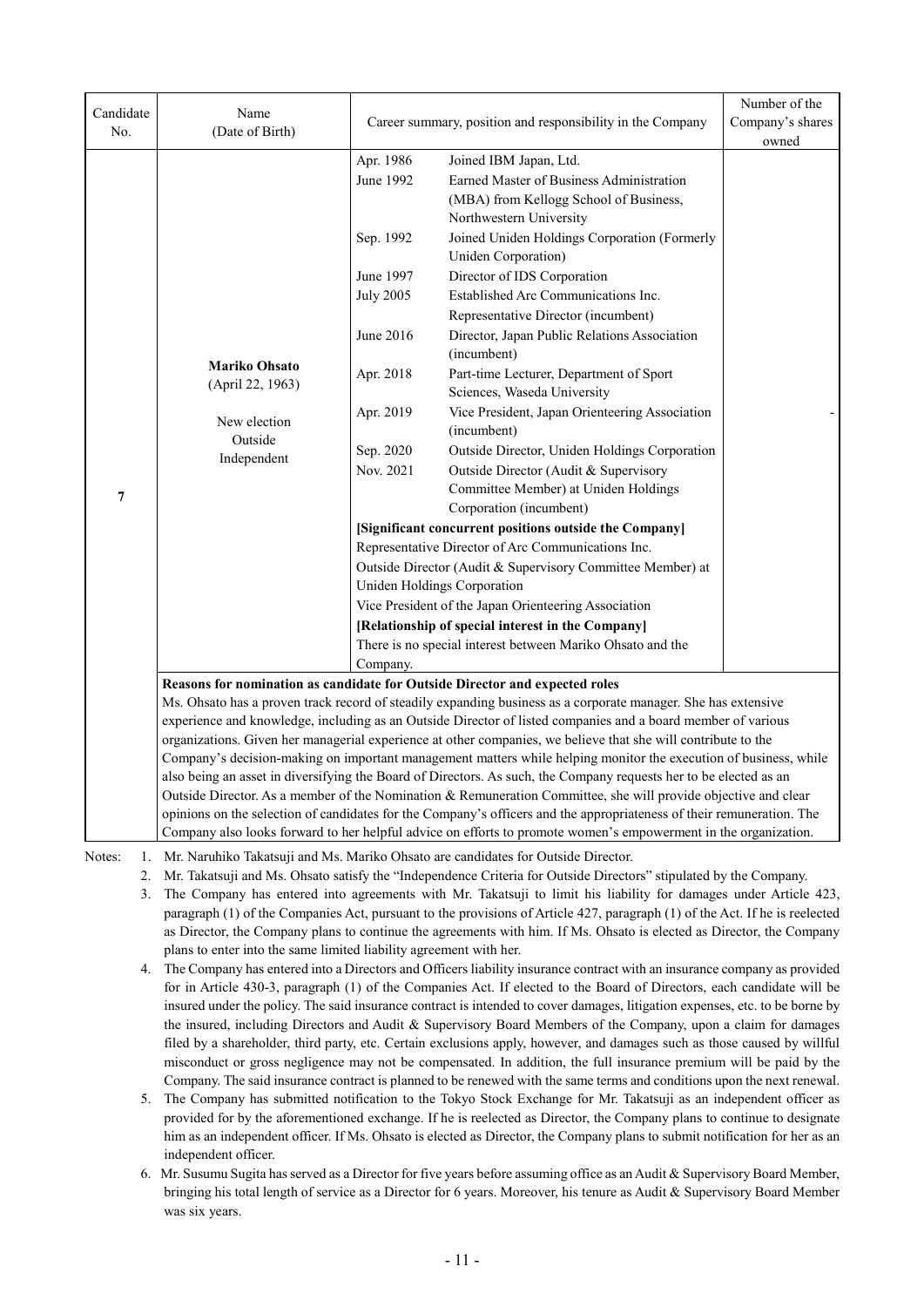**<Reference> Skill matrix of the Board of Directors assuming Proposal No. 3 is approved in its original form** We have set are "Expand new and existing businesses," "Strengthen production systems" and "Strengthen R  $\&$  D" as priority management initiatives in the "Value Creation 2024" three-year mid-term business plan beginning in fiscal 2022. As a management foundation that supports these initiatives, we recognize the importance of "DX promotion," "financial strategy," and "sustainability." To achieve plan objectives, we will continue to consider the knowledge, experience, abilities and diversity required for the Board of Directors of the Company.

|                       |                  | Attribute, etc.                                        |                                                         |        | Experiences and knowledge beneficial for<br>management and business operations |                     |                         | Experience and knowledge for<br>the foundation of management |                                                    |
|-----------------------|------------------|--------------------------------------------------------|---------------------------------------------------------|--------|--------------------------------------------------------------------------------|---------------------|-------------------------|--------------------------------------------------------------|----------------------------------------------------|
| Name                  | Tenure<br>(Age)  | Independence,<br>committees, etc.                      | Corporate<br>management/<br><b>Business</b><br>strategy | Global | Manufacturing/<br>Technology/<br>Quality                                       | Sales/<br>Marketing | Financial<br>accounting | Legal/<br>Compliance/<br>Risk<br>management                  | Personnel/Labor/<br>Human resources<br>development |
| Tetsuji<br>Morikubo   | 4 years<br>(45)  | Nomination &<br>Remuneration                           | $\circledcirc$                                          |        |                                                                                |                     |                         |                                                              |                                                    |
| Yasuhiro<br>Sanada    | 10 years<br>(63) |                                                        | $\circledcirc$                                          |        |                                                                                |                     |                         |                                                              |                                                    |
| Takao<br>Murata       | 10 years<br>(62) |                                                        |                                                         |        |                                                                                |                     |                         |                                                              |                                                    |
| Akira<br>Takanashi    | 4 years<br>(53)  |                                                        | $\circledcirc$                                          |        |                                                                                |                     |                         |                                                              |                                                    |
| Susumu<br>Sugita      | 12 years<br>(70) |                                                        |                                                         |        |                                                                                |                     |                         |                                                              |                                                    |
| Naruhiko<br>Takatsuji | 1 year<br>(44)   | Independent<br>Outside<br>Nomination &<br>Remuneration |                                                         |        |                                                                                |                     |                         |                                                              |                                                    |
| Mariko<br>Ohsato      | (59)             | Independent<br>Outside<br>Nomination &<br>Remuneration | $\circledcirc$                                          |        |                                                                                |                     |                         |                                                              |                                                    |
| Minoru<br>Kawano      | 1 year<br>(65)   | Audit and<br>Supervisory                               |                                                         |        |                                                                                |                     |                         |                                                              |                                                    |
| Yoriatsu<br>Matsue    | 10 years<br>(65) | Independent<br>Outside<br>Audit and<br>Supervisory     |                                                         |        |                                                                                |                     |                         |                                                              |                                                    |
| Tomoo<br>Suzuki       | 1 year<br>(64)   | Independent<br>Outside<br>Audit and<br>Supervisory     |                                                         |        |                                                                                |                     |                         |                                                              |                                                    |

1. For Mr. Susumu Sugita and Mr. Yoriatsu Matsue, their years in office as Director and Audit & Supervisory Board Member in the past are also totaled in their tenure.

2.  $\circledcirc$  indicates an individual with top management experience at a company (including a subsidiary).

3. The descriptions include the main experience, knowledge, and expertise of each Director, and is not a comprehensive list.

4. Age is at the time of this Annual General Meeting of Shareholders.

| Skill set                 | Reason for inclusion                                                                                                                        |
|---------------------------|---------------------------------------------------------------------------------------------------------------------------------------------|
| Corporate management/     | Necessary for important corporate decision-making, managerial judgment, and formulation of strategy for sustainable                         |
| Business strategy         | growth of the company and enhancement of corporate value over the medium to long term                                                       |
| Global                    | Necessary for further acceleration of future global expansion                                                                               |
| Manufacturing/Technology/ | Necessary to enhance sources of added value, namely manufacturing expertise, technical skills and quality and to                            |
| Quality                   | promote development of new technology and improve capital efficiency by improving productivity                                              |
| Sales/Marketing           | Necessary for achieving sales and further growth through development of new products and markets                                            |
| Financial accounting      | Necessary to ensure management soundness, promote strategic investments for growth and realize appropriate<br>shareholder returns           |
| Legal/Compliance/         | Necessary to ensure management fairness and transparency, and to appropriately respond to various risks apt to occur in                     |
| Risk management           | corporate activities                                                                                                                        |
| Personnel/Labor/          | Necessary for the development of human resources capable of achieving management strategies by formulating and                              |
|                           | Human resources development operating fair and appropriate personnel systems and fostering environments that maximize individual abilities. |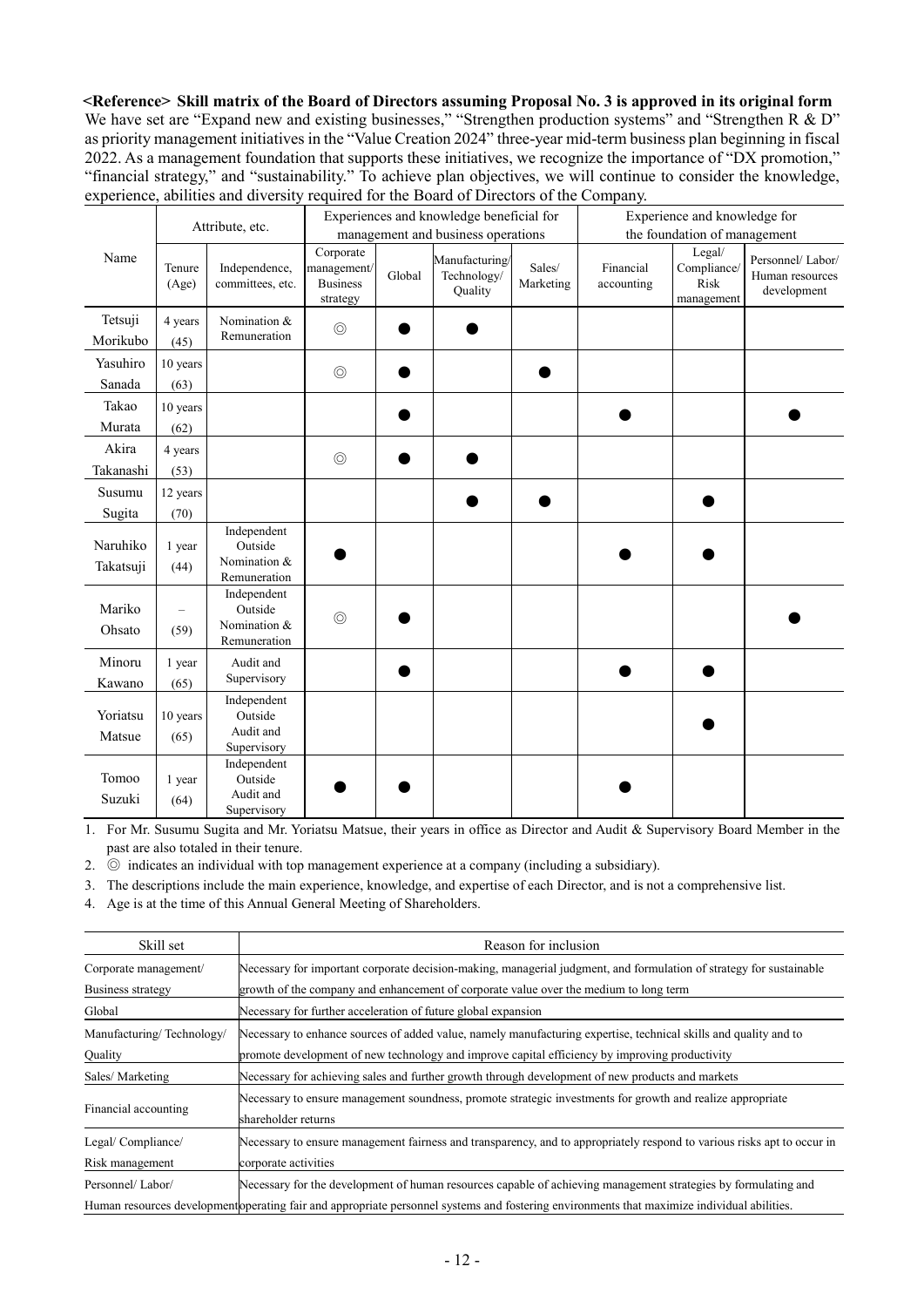#### **Policy and Procedure in Nominating Candidates for Director**

Candidates are proposed by the Representative Director provided that the following requirements are met, and determined by the Board of Directors after deliberation on their eligibility at the Nomination & Remuneration Committee, a majority of which are independent outside directors.

Requirements for Directors

- (i) The person has personality and insight that is appropriate for a director of a listed company
- (ii) The person has no health issues, both physically and mentally, in performing duties as Director
- (iii) The person has excellent managerial judgment and management execution capabilities
- (iv) The person has sufficient experience and knowledge to fulfill duties as Director in relation to the operations of the Company and its Group
- (v) The person has abundant expertise/experience and is a talented individual who can contribute to sustainable growth of the Company and increase in corporate value over the medium to long term
- (vi) His/her concurrent assignments as officer at other companies are within reasonable limits, allowing him/her to allocate sufficient time and efforts to businesses as Director of the Company
- (vii) Independence from a person with responsibility to execute business
- (viii) Ability to maintain integrity and objectivity
- (ix) At least one Director should preferably have reasonable knowledge on finance and accounting

Note: Among the above, (i) to (iv) are requirements for internal Directors, (i) to (iii) and (v) and (vi) are those for Outside Directors, and (vii) to (ix) in addition to the above mentioned are those for Directors who are Audit and Supervisory Committee Members.

#### **Criteria for Independence of Outside Directors**

If a person does not fall under any of the below items in addition to meeting the requirements for outside directors for the purpose of the Companies Act, the Company judges the relevant outside director to have independence with no risk of conflict of interest with general shareholders.

- (i) A person with the current responsibility to execute business\*1 of the Company and its affiliates (the Group hereinbelow), or who has had such responsibility in the past
- (ii) A party who has the Group as a major trading partner\*2 or a person with responsibility to execute business for such party
- (iii) A major trading partner of the Group or a person with responsibility to execute business for such trading partner
- (iv) A major shareholder\*3 of the Company or a person with responsibility to execute business for such shareholder
- (v) A person with responsibility to execute business for a company of which the Group is a major shareholder
- (vi) A person who belongs to an auditing corporation which acts as Statutory Accounting Auditor of the Company
- (vii) A lawyer, certified public accountant, tax accountant, or consultant, etc. who receives a large amount\*4 of money or other financial benefits other than officers' remuneration from the Group. Where a relevant person who receives such benefits is an entity such as a corporation or association, persons who belong to such entity are included.
- (viii) A party who receives a large amount of donations or grants from the Group, or a person with responsibility to execute business for such party
- (ix) A financial institution or its affiliated company from which the Group borrows money in excess of 2% of its consolidated total assets as at the end of the most recent fiscal year, or a person with responsibility to execute business for such companies
- (x) Where a person with responsibility to execute business for the Group concurrently assumes office of outside officer of another company, a person with responsibility to execute business for such other company or its affiliates
- (xi) A person who has fallen under (ii) to  $(x)$  in the above during the past three years
- (xii) Where a person who falls under (i) to (xi) in the above assumes an important post (an officer or employee in a General Manager post or other equivalent positions), his/her spouse and relative within the second degree of kinship

Notes:

\*1 A person with responsibility to execute business: executive director, executive officer, officer in charge of the execution of the operations of other entities, etc., and staff member/employee who executes business